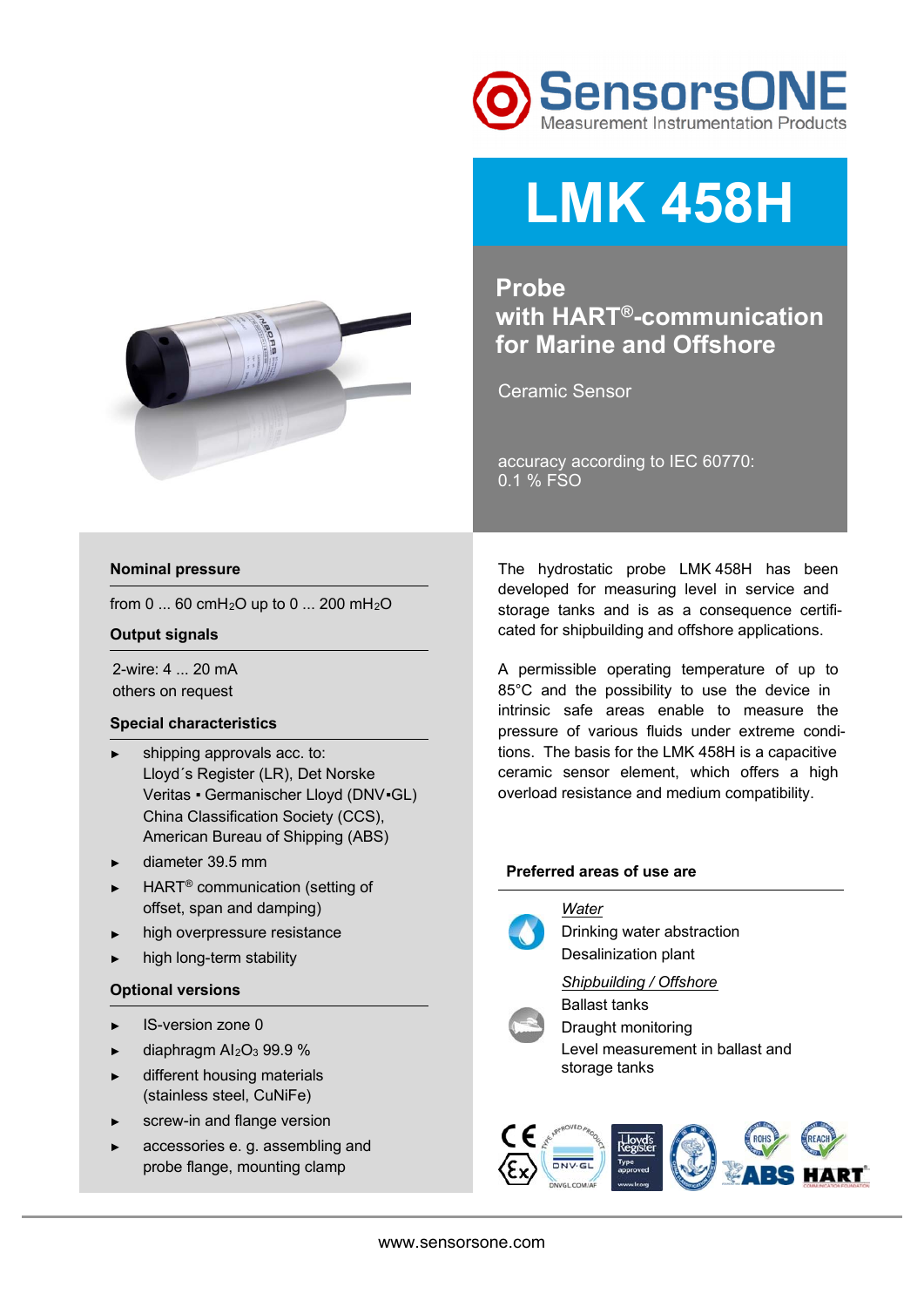| <b>Pressure ranges</b>                                                                                                                                                                                             |                                                                                                                                        |                                                                                                                                    |                                                                                                   |                                                    |                                                              |    |                           |                   |  |  |  |
|--------------------------------------------------------------------------------------------------------------------------------------------------------------------------------------------------------------------|----------------------------------------------------------------------------------------------------------------------------------------|------------------------------------------------------------------------------------------------------------------------------------|---------------------------------------------------------------------------------------------------|----------------------------------------------------|--------------------------------------------------------------|----|---------------------------|-------------------|--|--|--|
| Nominal pressure <sup>1</sup><br>[bar]                                                                                                                                                                             | 0.06                                                                                                                                   | 0.16                                                                                                                               | 0.4                                                                                               | $\mathbf 1$                                        | 2                                                            | 5  | 10                        | 20                |  |  |  |
| Level<br>[mH <sub>2</sub> O]                                                                                                                                                                                       | 0.6                                                                                                                                    | 1.6                                                                                                                                | 4                                                                                                 | 10                                                 | 20                                                           | 50 | 100                       | 200               |  |  |  |
| Overpressure<br>[bar]                                                                                                                                                                                              | 2                                                                                                                                      | 4                                                                                                                                  | 6                                                                                                 | 8                                                  | 15                                                           | 25 | 35                        | 45                |  |  |  |
| <sup>1</sup> On customer request we adjust the devices by software on the required pressure ranges, within the turn-down possibility (starting at 0.02 bar).                                                       |                                                                                                                                        |                                                                                                                                    |                                                                                                   |                                                    |                                                              |    |                           |                   |  |  |  |
| <b>Output signal / Supply</b>                                                                                                                                                                                      |                                                                                                                                        |                                                                                                                                    |                                                                                                   |                                                    |                                                              |    |                           |                   |  |  |  |
| Standard                                                                                                                                                                                                           | 2-wire: 4  20 mA / $V_s$ = 12  36 $V_{DC}$<br>with HART <sup>®</sup> communication<br>$V_{S \text{ rated}} = 24 V_{DC}$                |                                                                                                                                    |                                                                                                   |                                                    |                                                              |    |                           |                   |  |  |  |
| Option IS-version                                                                                                                                                                                                  | 2-wire: 4  20 mA / $V_s$ = 14  28 $V_{DC}$                                                                                             | $V_{S\,rated} = 24 V_{DC}$                                                                                                         |                                                                                                   |                                                    |                                                              |    |                           |                   |  |  |  |
| <b>Performance</b>                                                                                                                                                                                                 |                                                                                                                                        |                                                                                                                                    |                                                                                                   |                                                    |                                                              |    |                           |                   |  |  |  |
| Accuracy <sup>2</sup>                                                                                                                                                                                              | $P_N \ge 160$ mbar                                                                                                                     |                                                                                                                                    | TD < 1.5                                                                                          | $<$ ± 0.2 % FSO                                    |                                                              |    |                           |                   |  |  |  |
|                                                                                                                                                                                                                    |                                                                                                                                        |                                                                                                                                    | TD > 1:5                                                                                          |                                                    | $\leq \pm$ [0.2 + 0.03 x TD] % FSO                           |    | $TD_{max} = 1:10$         |                   |  |  |  |
|                                                                                                                                                                                                                    | $P_N$ < 160 mbar                                                                                                                       |                                                                                                                                    |                                                                                                   |                                                    | $\leq$ ± [0.2 + 0.1 x TD] % FSO                              |    | $TD_{max} = 1:3$          |                   |  |  |  |
|                                                                                                                                                                                                                    | $P_N \geq 1$ bar                                                                                                                       |                                                                                                                                    | $TD \leq 1.5$                                                                                     | $\leq$ ± 0.1 % FSO                                 |                                                              |    | $TD_{max} = 1: 10$        |                   |  |  |  |
|                                                                                                                                                                                                                    |                                                                                                                                        |                                                                                                                                    | TD > 1:5                                                                                          |                                                    | $\leq$ ± [0.1 + 0.02 x TD] % FSO                             |    |                           |                   |  |  |  |
| Permissible load                                                                                                                                                                                                   | $R_{\text{max}} = [(V_{\text{S}} - V_{\text{S min}}) / 0.02 \text{ A}] \Omega$                                                         |                                                                                                                                    |                                                                                                   |                                                    | load at HART®-communication: R <sub>min</sub> = 250 $\Omega$ |    |                           |                   |  |  |  |
| Long term stability                                                                                                                                                                                                |                                                                                                                                        |                                                                                                                                    | $\leq \pm$ (0.1 x turn-down) FSO / year at reference conditions                                   |                                                    |                                                              |    |                           |                   |  |  |  |
| Influence effects                                                                                                                                                                                                  |                                                                                                                                        | supply: 0.05 % FSO / 10 V<br>permissible load: $0.05\%$ FSO / kQ                                                                   |                                                                                                   |                                                    |                                                              |    |                           |                   |  |  |  |
| Turn-on time                                                                                                                                                                                                       | 850 msec<br>140 msec without consideration of electronic damping                                                                       |                                                                                                                                    |                                                                                                   |                                                    |                                                              |    |                           |                   |  |  |  |
| Mean response time                                                                                                                                                                                                 |                                                                                                                                        |                                                                                                                                    |                                                                                                   |                                                    |                                                              |    | mean measuring rate 7/sec |                   |  |  |  |
| Max. response time<br>Adjustability                                                                                                                                                                                | 380 msec                                                                                                                               |                                                                                                                                    |                                                                                                   |                                                    |                                                              |    |                           |                   |  |  |  |
|                                                                                                                                                                                                                    |                                                                                                                                        | configuration of following parameters possible (interface / software necessary <sup>3</sup> ):<br>- electronic damping: 0  100 sec |                                                                                                   |                                                    |                                                              |    |                           |                   |  |  |  |
|                                                                                                                                                                                                                    |                                                                                                                                        | - offset: 0  80 % FSO                                                                                                              |                                                                                                   |                                                    |                                                              |    |                           |                   |  |  |  |
|                                                                                                                                                                                                                    |                                                                                                                                        | - turn down of span: max. 1:10                                                                                                     |                                                                                                   |                                                    |                                                              |    |                           |                   |  |  |  |
| $2$ accuracy according to IEC 60770 – limit point adjustment (non-linearity, hysteresis, repeatability)                                                                                                            |                                                                                                                                        |                                                                                                                                    |                                                                                                   |                                                    |                                                              |    |                           |                   |  |  |  |
| 3 software, interface, and cable have to be ordered separately (software appropriate for Windows ® 95, 98, 2000, NT Version 4.0 or higher, and XP)<br>Thermal effects (Offset and Span) / Permissible temperatures |                                                                                                                                        |                                                                                                                                    |                                                                                                   |                                                    |                                                              |    |                           |                   |  |  |  |
| Tolerance band                                                                                                                                                                                                     |                                                                                                                                        |                                                                                                                                    |                                                                                                   |                                                    |                                                              |    |                           |                   |  |  |  |
| TC, average                                                                                                                                                                                                        | $\leq \pm$ [0.2 x turn-down] % FSO<br>$\leq \pm$ [0.02 x turn-down] % FSO / 10 K                                                       |                                                                                                                                    |                                                                                                   |                                                    |                                                              |    |                           |                   |  |  |  |
| in compensated range                                                                                                                                                                                               | $-2080 °C$                                                                                                                             |                                                                                                                                    |                                                                                                   |                                                    |                                                              |    |                           |                   |  |  |  |
| Permissible temperatures                                                                                                                                                                                           | medium: -25  85 °C                                                                                                                     |                                                                                                                                    |                                                                                                   | electronics / environment: -25  85 °C              |                                                              |    | storage: -25  85 °C       |                   |  |  |  |
| <b>Electrical protection 4</b>                                                                                                                                                                                     |                                                                                                                                        |                                                                                                                                    |                                                                                                   |                                                    |                                                              |    |                           |                   |  |  |  |
| Short-circuit protection                                                                                                                                                                                           | permanent                                                                                                                              |                                                                                                                                    |                                                                                                   |                                                    |                                                              |    |                           |                   |  |  |  |
| Reverse polarity protection                                                                                                                                                                                        | no damage, but also no function                                                                                                        |                                                                                                                                    |                                                                                                   |                                                    |                                                              |    |                           |                   |  |  |  |
| Electromagnetic compatibility                                                                                                                                                                                      | emission and immunity according to                                                                                                     |                                                                                                                                    |                                                                                                   |                                                    |                                                              |    |                           |                   |  |  |  |
|                                                                                                                                                                                                                    | - EN 61326                                                                                                                             |                                                                                                                                    |                                                                                                   | - DNV-GL (Det Norske Veritas - Germanischer Lloyd) |                                                              |    |                           |                   |  |  |  |
| 4 additional external overvoltage protection unit in terminal box KL 1 or KL 2 with atmospheric pressure reference available                                                                                       |                                                                                                                                        |                                                                                                                                    |                                                                                                   |                                                    |                                                              |    |                           |                   |  |  |  |
| <b>Mechanical stability</b>                                                                                                                                                                                        |                                                                                                                                        |                                                                                                                                    |                                                                                                   |                                                    |                                                              |    |                           |                   |  |  |  |
| Vibration                                                                                                                                                                                                          |                                                                                                                                        |                                                                                                                                    | 4 g (according to DNV-GL: class B, curve 2 / basis: DIN EN 60068-2-6)                             |                                                    |                                                              |    |                           |                   |  |  |  |
| <b>Electrical connection</b>                                                                                                                                                                                       |                                                                                                                                        |                                                                                                                                    |                                                                                                   |                                                    |                                                              |    |                           |                   |  |  |  |
| shielded cable with integrated air tube for atmospheric reference<br>Cable<br>(for nominal pressure ranges absolute, the air tube is closed)                                                                       |                                                                                                                                        |                                                                                                                                    |                                                                                                   |                                                    |                                                              |    |                           |                   |  |  |  |
| Materials (media wetted)                                                                                                                                                                                           |                                                                                                                                        |                                                                                                                                    |                                                                                                   |                                                    |                                                              |    |                           |                   |  |  |  |
| Housing                                                                                                                                                                                                            | standard:                                                                                                                              |                                                                                                                                    | stainless steel 1.4404 (316L)                                                                     |                                                    |                                                              |    |                           |                   |  |  |  |
|                                                                                                                                                                                                                    | option:                                                                                                                                |                                                                                                                                    | CuNi10Fe1Mn (resistant against sea water)                                                         |                                                    |                                                              |    |                           | others on request |  |  |  |
| Cable sheath                                                                                                                                                                                                       | TPE-U                                                                                                                                  |                                                                                                                                    | (flame-resistant, halogen free, increased resistance against oil and gasoline,                    |                                                    |                                                              |    |                           |                   |  |  |  |
|                                                                                                                                                                                                                    |                                                                                                                                        |                                                                                                                                    | resistant against salt, sea water, heavy oil)                                                     |                                                    |                                                              |    |                           |                   |  |  |  |
| Seals                                                                                                                                                                                                              | FKM; FFKM; EPDM                                                                                                                        |                                                                                                                                    |                                                                                                   |                                                    |                                                              |    |                           |                   |  |  |  |
| Diaphragm                                                                                                                                                                                                          | others on request<br>standard:                                                                                                         | ceramics Al <sub>2</sub> O <sub>3</sub> 96 %                                                                                       |                                                                                                   |                                                    |                                                              |    |                           |                   |  |  |  |
|                                                                                                                                                                                                                    | option:                                                                                                                                | ceramics $Al_2O_3$ 99.9 %                                                                                                          |                                                                                                   |                                                    |                                                              |    |                           |                   |  |  |  |
| Nose cone                                                                                                                                                                                                          | <b>POM</b>                                                                                                                             |                                                                                                                                    |                                                                                                   |                                                    |                                                              |    |                           |                   |  |  |  |
| <b>Miscellaneous</b>                                                                                                                                                                                               |                                                                                                                                        |                                                                                                                                    |                                                                                                   |                                                    |                                                              |    |                           |                   |  |  |  |
| Cable protection                                                                                                                                                                                                   |                                                                                                                                        |                                                                                                                                    | stainless steel pipe for probe in stainless steel: available as compact product                   |                                                    |                                                              |    |                           |                   |  |  |  |
|                                                                                                                                                                                                                    |                                                                                                                                        |                                                                                                                                    | (standard: stainless steel pipe with a total length up to 2 m possible; other lengths on request) |                                                    |                                                              |    |                           |                   |  |  |  |
| Ingress protection                                                                                                                                                                                                 | IP 68                                                                                                                                  |                                                                                                                                    |                                                                                                   |                                                    |                                                              |    |                           |                   |  |  |  |
| Current consumption                                                                                                                                                                                                | max. 21 mA                                                                                                                             |                                                                                                                                    |                                                                                                   |                                                    |                                                              |    |                           |                   |  |  |  |
| Weight                                                                                                                                                                                                             | min. 650 g (without cable)                                                                                                             |                                                                                                                                    |                                                                                                   |                                                    |                                                              |    |                           |                   |  |  |  |
| CE-conformity<br><b>ATEX Directive</b>                                                                                                                                                                             | EMC Directive: 2014/30/EU<br>2014/34/EU                                                                                                |                                                                                                                                    |                                                                                                   |                                                    |                                                              |    |                           |                   |  |  |  |
|                                                                                                                                                                                                                    |                                                                                                                                        |                                                                                                                                    |                                                                                                   |                                                    |                                                              |    |                           |                   |  |  |  |
| <b>Category of the environment</b>                                                                                                                                                                                 |                                                                                                                                        |                                                                                                                                    |                                                                                                   |                                                    |                                                              |    |                           |                   |  |  |  |
| Lloyd's Register (LR)<br>Det Norske Veritas •                                                                                                                                                                      | number of certificate: 13/20056<br>EMV1, EMV2, EMV3, EMV4<br>B<br>temperature:<br>vibration:<br>number of certificate: TAA00001GM<br>D |                                                                                                                                    |                                                                                                   |                                                    |                                                              |    |                           |                   |  |  |  |
| Germanischer Lloyd (DNV-GL)                                                                                                                                                                                        | humidity:                                                                                                                              | В                                                                                                                                  | enclosure:                                                                                        | D                                                  |                                                              |    |                           |                   |  |  |  |
|                                                                                                                                                                                                                    | electromagnetic compatibility:                                                                                                         |                                                                                                                                    |                                                                                                   | В                                                  |                                                              |    |                           |                   |  |  |  |
|                                                                                                                                                                                                                    |                                                                                                                                        |                                                                                                                                    |                                                                                                   |                                                    |                                                              |    |                           |                   |  |  |  |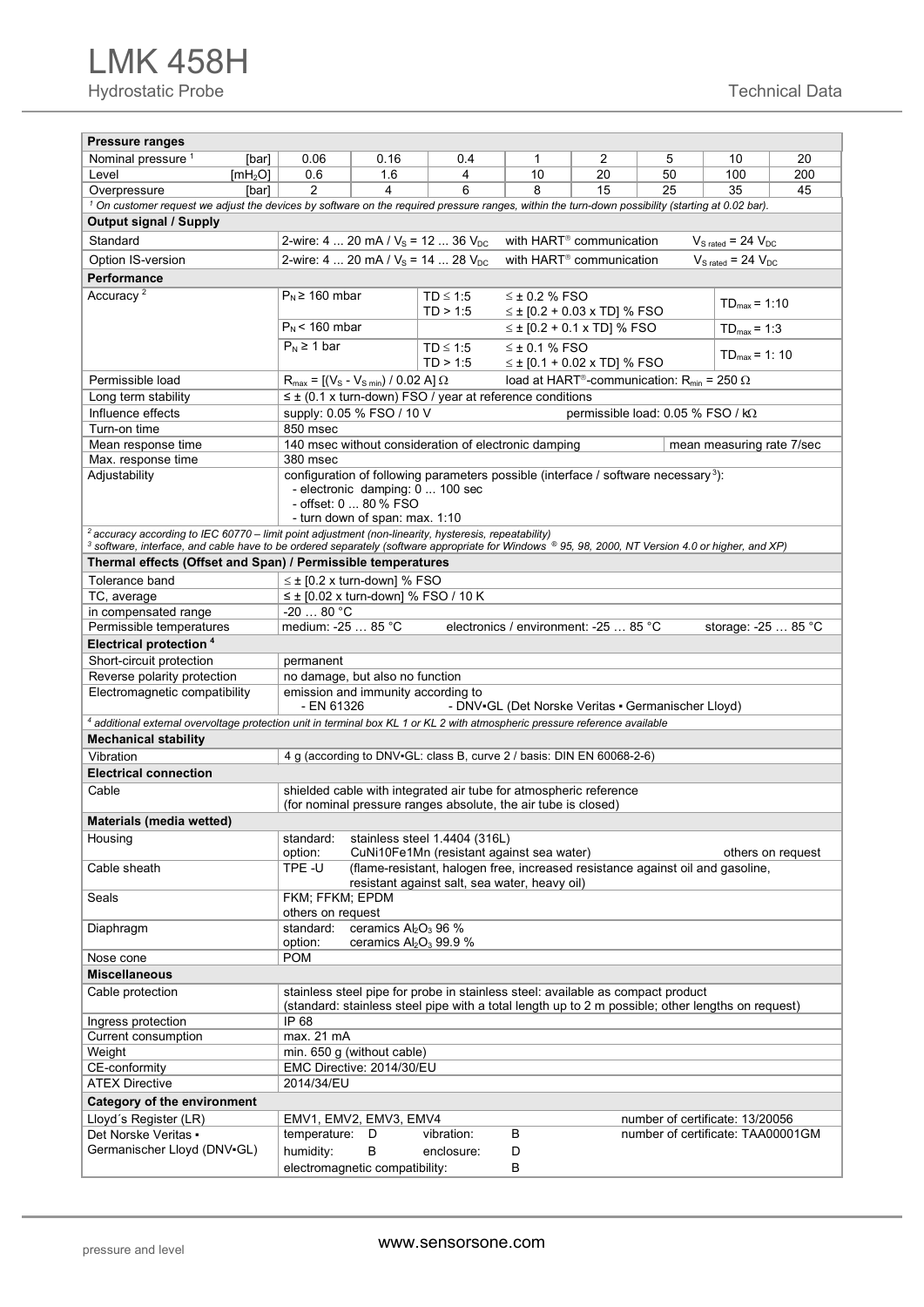LMK 458H Hydrostatic Probe Technical Data



www.sensorsone.com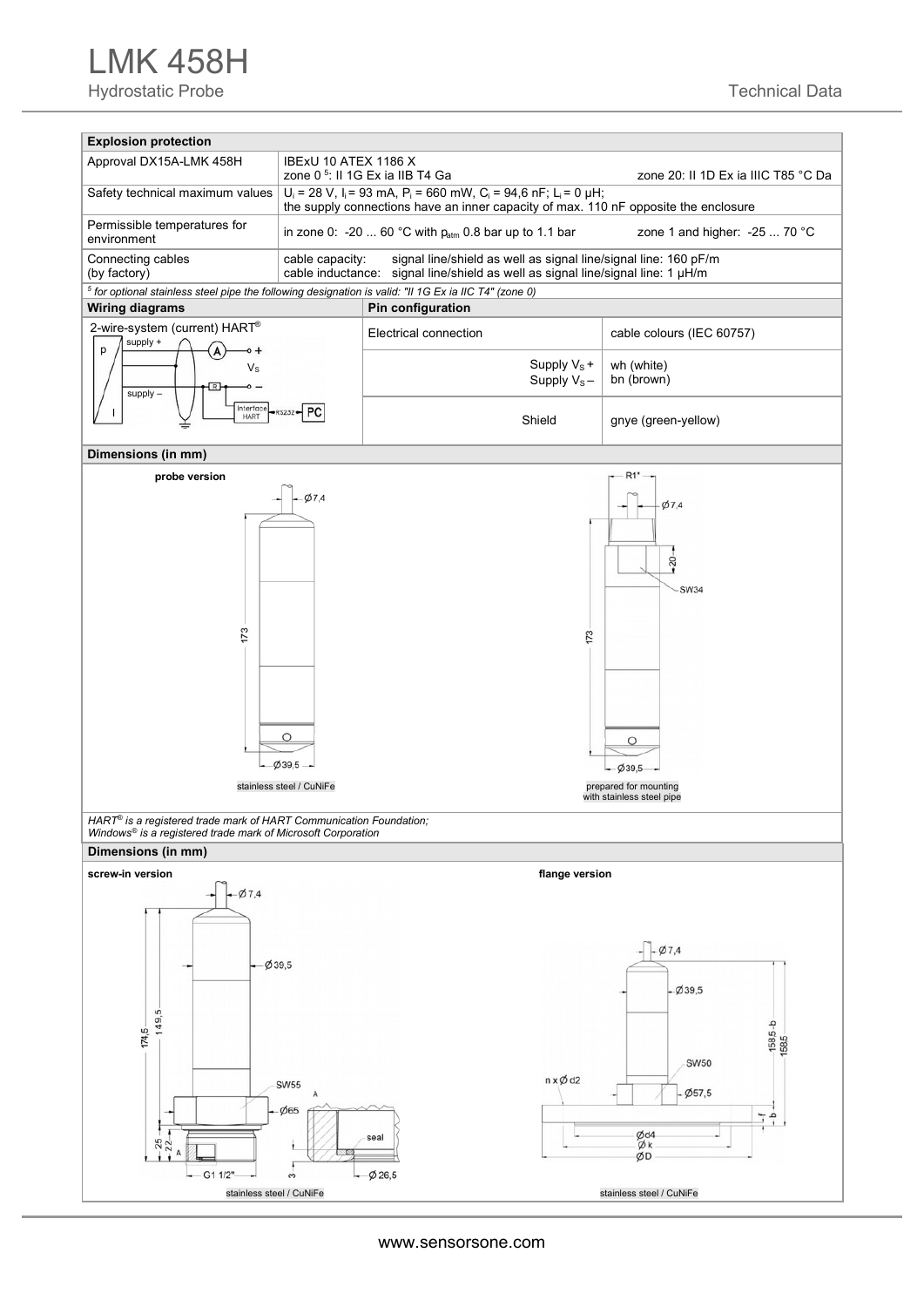| <b>Transmitter flange for flange version</b> |                                                                                     |                                                                               |         |  |  |  |  |  |  |
|----------------------------------------------|-------------------------------------------------------------------------------------|-------------------------------------------------------------------------------|---------|--|--|--|--|--|--|
| <b>Technical data</b>                        |                                                                                     |                                                                               |         |  |  |  |  |  |  |
| Suitable for                                 | LMK 382, LMK 382H, LMK 458, LMK 458H                                                |                                                                               |         |  |  |  |  |  |  |
| Flange material                              | stainless steel 1.4404 (316L)                                                       |                                                                               |         |  |  |  |  |  |  |
| Hole pattern                                 | according to DIN 2507                                                               |                                                                               |         |  |  |  |  |  |  |
| Version                                      | Size (in mm)                                                                        |                                                                               | Weight  |  |  |  |  |  |  |
| DN25 / PN40                                  | D = 115, $k = 85$ , $d4 = 68$ , $b = 18$ , $f = 2$ , $n = 4$ , $d2 = 14$            | 1.2 kg                                                                        |         |  |  |  |  |  |  |
| DN50 / PN40                                  |                                                                                     | $D = 165$ , $k = 125$ , $d4 = 102$ , $b = 20$ , $f = 3$ , $n = 4$ , $d2 = 18$ |         |  |  |  |  |  |  |
| DN80 / PN16                                  | $D = 200$ , $k = 160$ , $d4 = 138$ , $b = 20$ , $f = 3$ , $n = 8$ , $d2 = 18$       | 4.1 kg                                                                        |         |  |  |  |  |  |  |
| <b>Ordering type</b>                         |                                                                                     | <b>Ordering code</b>                                                          |         |  |  |  |  |  |  |
| Transmitter flange DN25 / PN40               |                                                                                     | ZSF2540                                                                       |         |  |  |  |  |  |  |
| Transmitter flange DN50 / PN40               |                                                                                     | ZSF5040                                                                       |         |  |  |  |  |  |  |
| Transmitter flange DN80 / PN16               |                                                                                     | ZSF8016                                                                       |         |  |  |  |  |  |  |
| Mounting flange with cable gland             |                                                                                     |                                                                               |         |  |  |  |  |  |  |
| <b>Technical data</b>                        |                                                                                     |                                                                               |         |  |  |  |  |  |  |
| Suitable for                                 | all probes                                                                          | cable gland M16x1.5 with<br>seal insert (for cable-⊘ 4  11 mm)                |         |  |  |  |  |  |  |
| Flange material                              | stainless steel 1.4404 (316L)                                                       |                                                                               |         |  |  |  |  |  |  |
| Material of cable gland                      | standard:<br>brass, nickel plated<br>stainless steel 1.4305; plastic<br>on request: | nxØd                                                                          |         |  |  |  |  |  |  |
| Seal insert                                  | material: TPE (ingress protection IP 68)                                            |                                                                               |         |  |  |  |  |  |  |
| Hole pattern                                 | according to DIN 2507                                                               |                                                                               |         |  |  |  |  |  |  |
| <b>Version</b>                               | Size (in mm)                                                                        | Weight                                                                        |         |  |  |  |  |  |  |
| DN25 / PN40                                  | $D = 115$ , $k = 85$ , $b = 18$ , $n = 4$ , $d = 14$                                | $1.4$ kg                                                                      |         |  |  |  |  |  |  |
| DN50 / PN40                                  | $D = 165$ , $k = 125$ , $b = 20$ , $n = 4$ , $d = 18$                               | 3.2 kg                                                                        | $Q_{k}$ |  |  |  |  |  |  |
| DN80 / PN16                                  | $D = 200$ , $k = 160$ , $b = 20$ , $n = 8$ , $d = 18$                               | -ØD                                                                           |         |  |  |  |  |  |  |
| <b>Ordering type</b>                         |                                                                                     | <b>Ordering code</b>                                                          |         |  |  |  |  |  |  |
|                                              | DN25 / PN40 with cable gland brass, nickel plated                                   | ZMF2540                                                                       |         |  |  |  |  |  |  |
|                                              | DN50 / PN40 with cable gland brass, nickel plated                                   | ZMF5040                                                                       |         |  |  |  |  |  |  |
|                                              | DN80 / PN16 with cable gland brass, nickel plated                                   | ZMF8016                                                                       |         |  |  |  |  |  |  |